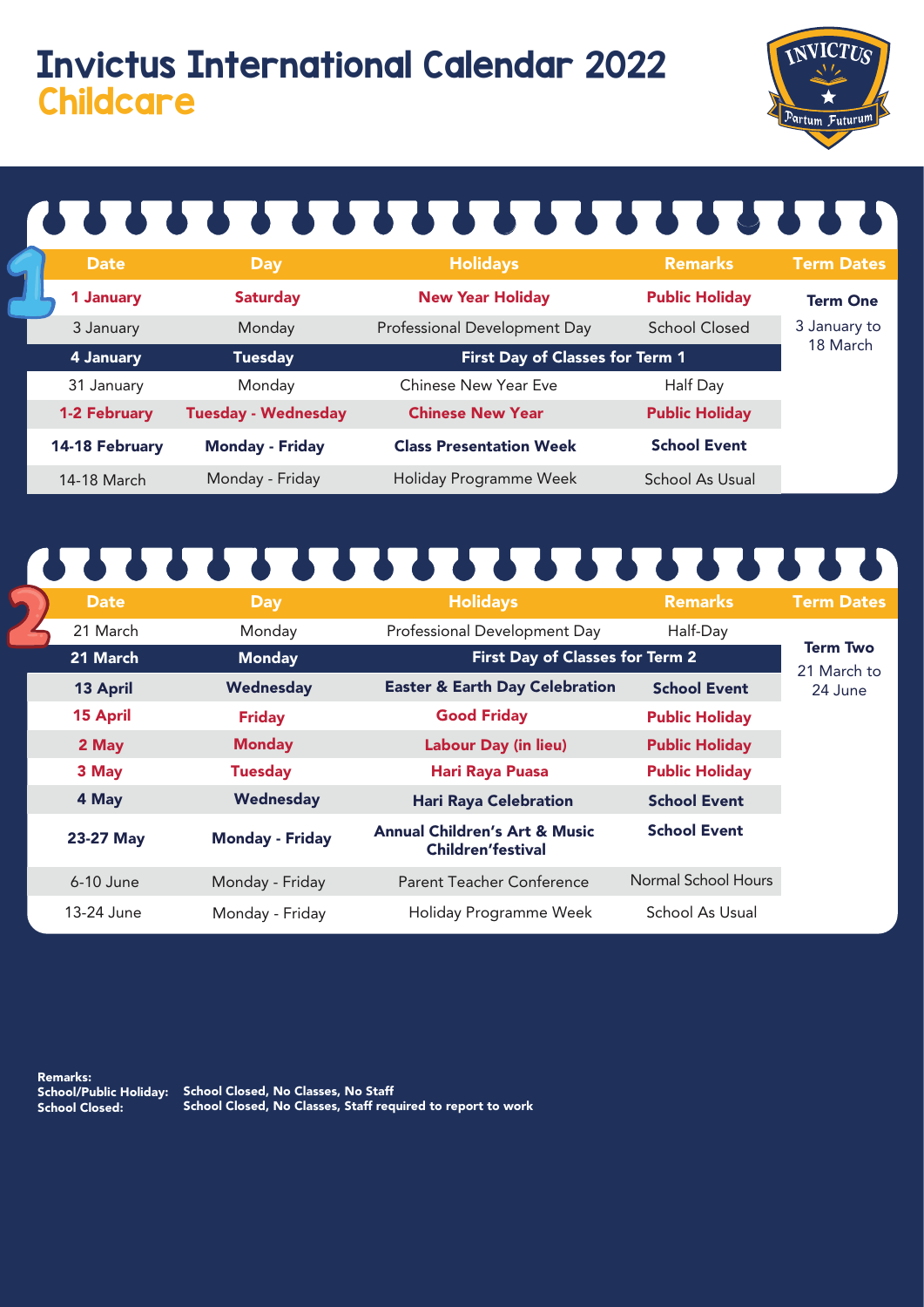### Invictus International Calendar 2022 **Childcare**



# 

| $\overline{\mathbf{S}}$ | <b>Date</b>   | <b>Day</b>             | <b>Holidays</b>                        | <b>Remarks</b>               | <b>Term Dates</b>         |
|-------------------------|---------------|------------------------|----------------------------------------|------------------------------|---------------------------|
|                         | 27 June       | Monday                 | Professional Development Day           | Half-Day                     | <b>Term Three</b>         |
|                         | 27 June       | <b>Monday</b>          | <b>First Day of Classes for Term 3</b> |                              | 27 June to<br>9 September |
|                         | 11 July       | <b>Monday</b>          | Hari Raya Haji (In Lieu)               | <b>Public Holiday</b>        |                           |
|                         | 8 August      | <b>Monday</b>          | <b>National Day Celebration</b>        | <b>Half-Day School Event</b> |                           |
|                         | 9 August      | <b>Tuesday</b>         | <b>National Day</b>                    | <b>Public Holiday</b>        |                           |
|                         | 22-26 August  | <b>Monday - Friday</b> | <b>Class Presentation Week</b>         | <b>School Event</b>          |                           |
|                         | 1 September   | <b>Thursday</b>        | <b>Teacher Appreciation Day</b>        | <b>School Event</b>          |                           |
|                         | 2 September   | Friday                 | Teacher's Day                          | School Holiday               |                           |
|                         | 5-9 September | Monday - Friday        | Holiday Programme Week                 | School As Usual              |                           |

## 1111111111111111111111

|              | <b>Date</b>                 | <b>Day</b>               | <b>Holidays</b>                   | <b>Remarks</b>        | <b>Term Dates</b> |  |
|--------------|-----------------------------|--------------------------|-----------------------------------|-----------------------|-------------------|--|
|              | 12 September                | Monday                   | Professional Development Day      | Half-Day              | <b>Term Four</b>  |  |
| 12 September |                             | <b>Monday</b>            | First Day of Classes for Term 4   |                       | 12 September      |  |
|              | <b>7 October</b>            | <b>Friday</b>            | <b>Children's Day Celebration</b> | <b>School Event</b>   | to<br>30 December |  |
|              | 21 October                  | <b>Friday</b>            | <b>Deepavali Celebration</b>      | <b>School Event</b>   |                   |  |
|              | 24 October                  | <b>Monday</b>            | <b>Deepavali</b>                  | <b>Public Holiday</b> |                   |  |
|              | 14-24 November              | <b>Monday - Thursday</b> | <b>Rehearsal Week</b>             | <b>School Event</b>   |                   |  |
|              | 25 November                 | Friday                   | <b>Annual Staff Retreat</b>       | Half-Day              |                   |  |
|              | 28 November<br>- 9 December | <b>Monday - Friday</b>   | <b>Annual Concert</b>             | <b>School Event</b>   |                   |  |
|              | 12-16 December              | Monday - Friday          | Parent Teacher Conference         | Normal School Hours   |                   |  |
|              | <b>26 December</b>          | <b>Monday</b>            | <b>Christmas (Observed)</b>       | <b>Public Holiday</b> |                   |  |
|              | 30 December                 | Friday                   | <b>Annual Spring Cleaning</b>     | Half-Day              |                   |  |

Remarks: School Closed:

School/Public Holiday: School Closed, No Classes, No Staff School Closed, No Classes, Staff required to report to work